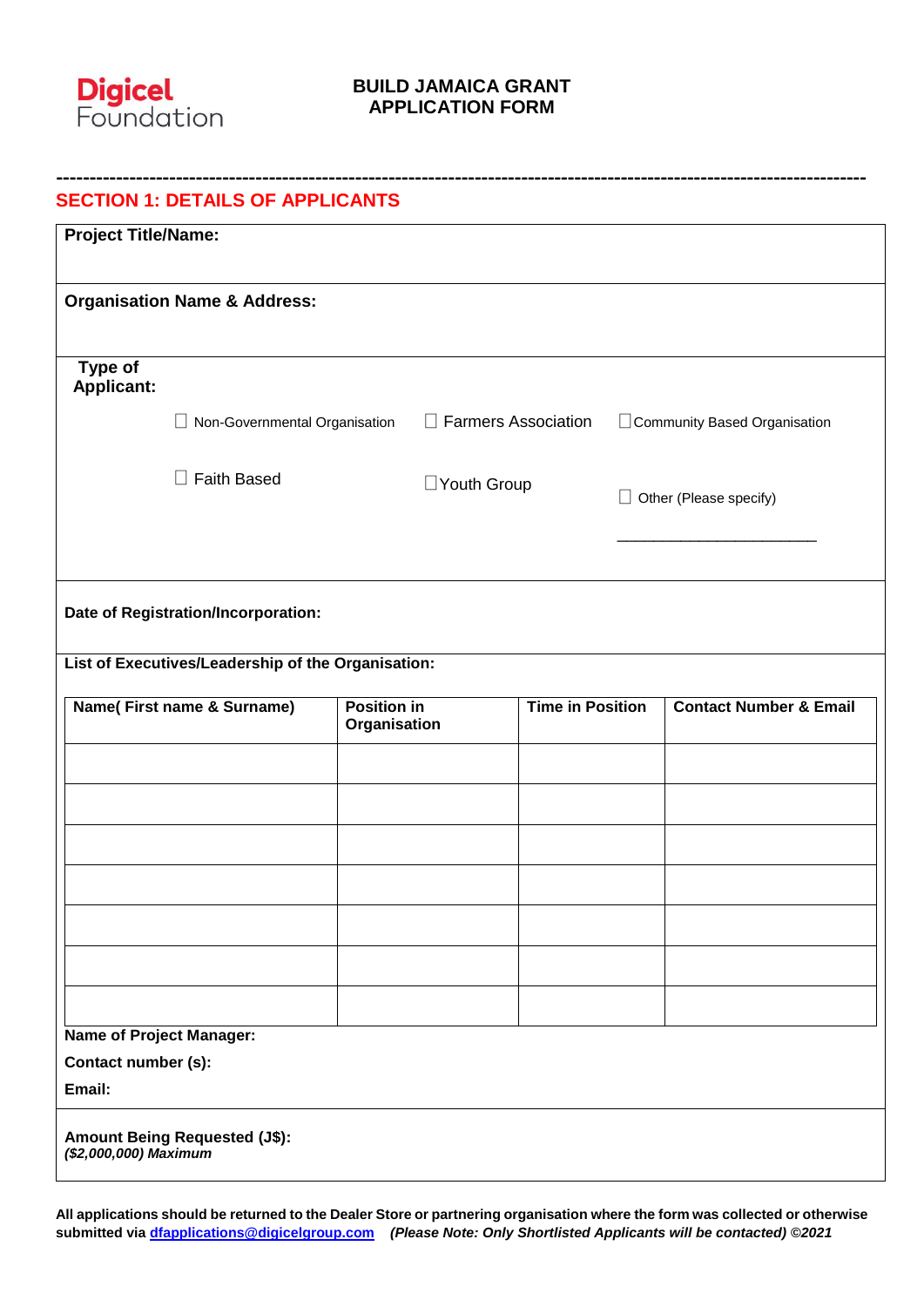

**--------------------------------------------------------------------------------------------------------------------------**

#### **SECTION 2: PROJECT INFORMATION**

**Background of Community** (number of persons, what is the community known for/ main occupation of the residents,

percentage of youths in the area and what they are involved in, community involvement in the project) *(50 words or less)*

**Description of Project** (Give a short description/summary of your project. Include the type of project, venue and duration in months, and what you hope to achieve). *(100 words or less)* **– Mandatory**

**Belief Statement: Why should this project be selected** *(List no more than five key objectives of the project showing how it will address the community's needs and the impact expected)* **– Mandatory**

**All applications should be returned to the Dealer Store or partnering organisation where the form was collected or otherwise submitted via [dfapplications@digicelgroup.com](mailto:dfapplications@digicelgroup.com)** *(Please Note: Only Shortlisted Applicants will be contacted) ©2021*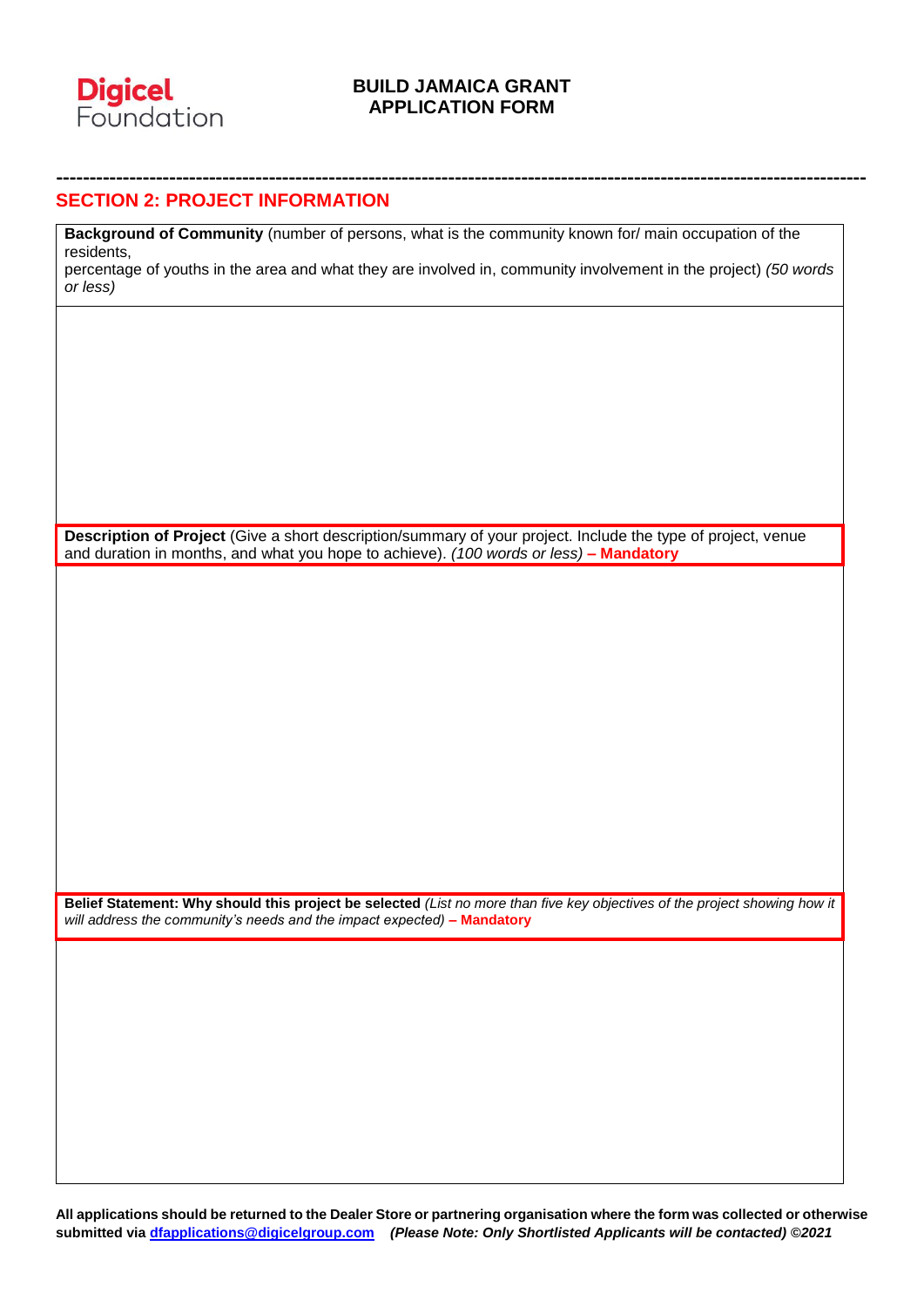

| - Mandatory                                                  | Beneficiaries (Please state the number/type of persons who will benefit directly/indirectly within the next one to three years) |
|--------------------------------------------------------------|---------------------------------------------------------------------------------------------------------------------------------|
| Directly (no. of persons<br>impacted)                        |                                                                                                                                 |
| Who are they                                                 |                                                                                                                                 |
| Indirectly (no. of persons<br>impacted)                      |                                                                                                                                 |
| Who are they                                                 |                                                                                                                                 |
| <b>Partnership and Sustainability Assessment - Mandatory</b> |                                                                                                                                 |
|                                                              | How will the organisation partner with other entities before, during and after the project?                                     |
|                                                              |                                                                                                                                 |
|                                                              |                                                                                                                                 |
|                                                              |                                                                                                                                 |
|                                                              |                                                                                                                                 |
|                                                              |                                                                                                                                 |
|                                                              |                                                                                                                                 |
|                                                              |                                                                                                                                 |
|                                                              |                                                                                                                                 |
|                                                              |                                                                                                                                 |
|                                                              |                                                                                                                                 |
|                                                              |                                                                                                                                 |
|                                                              |                                                                                                                                 |
|                                                              |                                                                                                                                 |
|                                                              |                                                                                                                                 |
|                                                              |                                                                                                                                 |
|                                                              | Briefly state how will this project be sustained for the future (i.e. one to three years)                                       |
|                                                              |                                                                                                                                 |
|                                                              |                                                                                                                                 |
|                                                              |                                                                                                                                 |
|                                                              |                                                                                                                                 |
|                                                              |                                                                                                                                 |
|                                                              |                                                                                                                                 |
|                                                              |                                                                                                                                 |
|                                                              |                                                                                                                                 |
|                                                              |                                                                                                                                 |
|                                                              |                                                                                                                                 |
|                                                              |                                                                                                                                 |

**All applications should be returned to the Dealer Store or partnering organisation where the form was collected or otherwise submitted via [dfapplications@digicelgroup.com](mailto:dfapplications@digicelgroup.com)** *(Please Note: Only Shortlisted Applicants will be contacted) ©2021*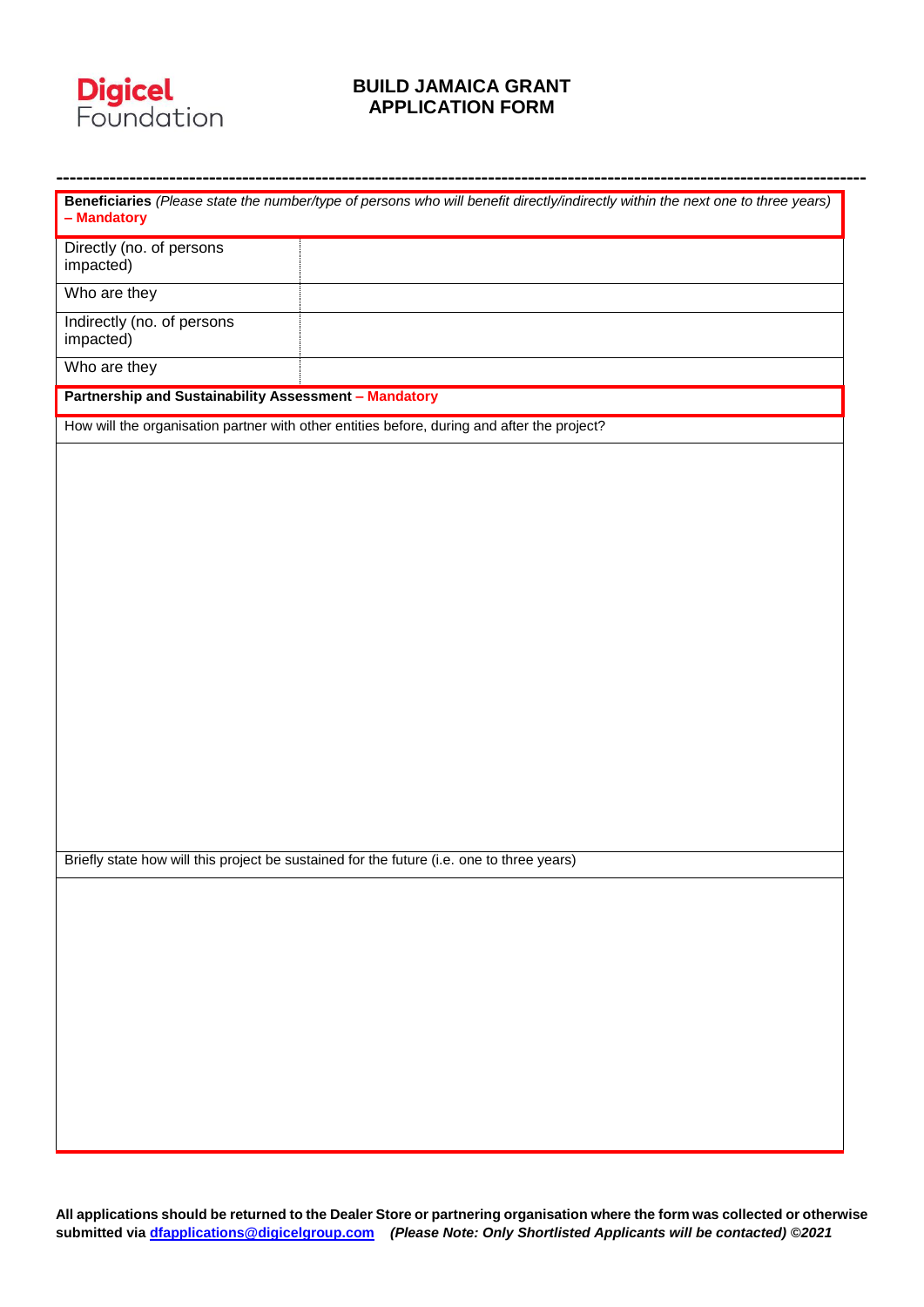

| <b>PROJECT FINANCING</b>                                                                                                   |                      |
|----------------------------------------------------------------------------------------------------------------------------|----------------------|
| <b>Budget - Mandatory</b>                                                                                                  |                      |
| Please outline how will the funds be used, indicating the activity and associated costs below, (insert lines as necessary) |                      |
| Applicant and 3rd Party Contribution (J\$):                                                                                |                      |
| <b>Expenditure Activity</b>                                                                                                | <b>Amount in J\$</b> |
|                                                                                                                            |                      |
|                                                                                                                            |                      |
|                                                                                                                            |                      |
|                                                                                                                            |                      |
|                                                                                                                            |                      |
|                                                                                                                            |                      |
|                                                                                                                            |                      |
| <b>Total</b>                                                                                                               |                      |

# **AUTHORISATION**

**-------------------------------------------------------- --------------------------------------------------------- Name (Organisation Representative) Signature & Date**

**Name (Organisation Representative) Signature & Date**

**Justice of the Peace Signature & Date**

**------------------------------------------------------- ---------------------------------------------------------**

**------------------------------------------------------- ---------------------------------------------------------**